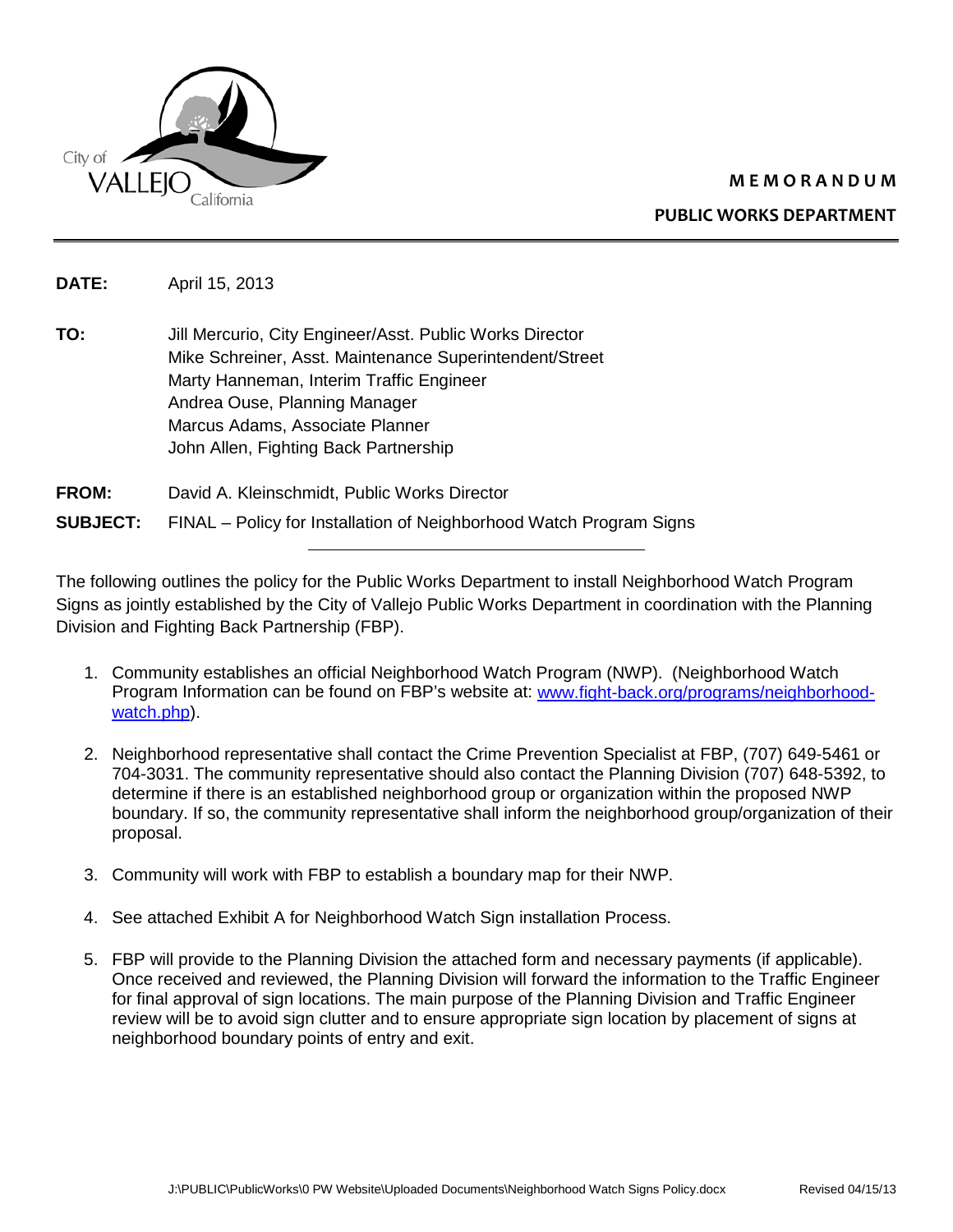- 6. Traffic Engineer will attempt to locate all signs on existing street lights or existing sign post; if no street light or post is available, signs may be installed on new sign posts. If new sign post must be installed in the frontage of a resident's yard; Neighborhood Representative must obtain written permission from the property to have new post installed.
- 7. Existing neighborhood watch signs in non-approved locations and/or in poor condition will be removed.
- 8. Upon final approval, the Planning Division will inform the Neighborhood Watch Group representative that they can now proceed with sign purchase.
- 9. All signs must be one of three designated by the National Neighborhood Watch Institute (see attached). Signs shall be reflective, aluminum, 12"x18" or 18"x24", and state, "ALL SUSPICIOUS PERSONS AND ACTIVITIES ARE IMMEDIATELY REPORTED TO OUR POLICE DEPARTMENT"; sign cannot make reference to private security companies or note any phone numbers to contact.
- 10. All signs must be purchased by the community and delivered to:

City of Vallejo Corporation Yard Attn: Mike Schreiner 111 Amador Street Vallejo, CA 94590

Attachments:

Exhibit A Neighborhood Watch Program Sign Process